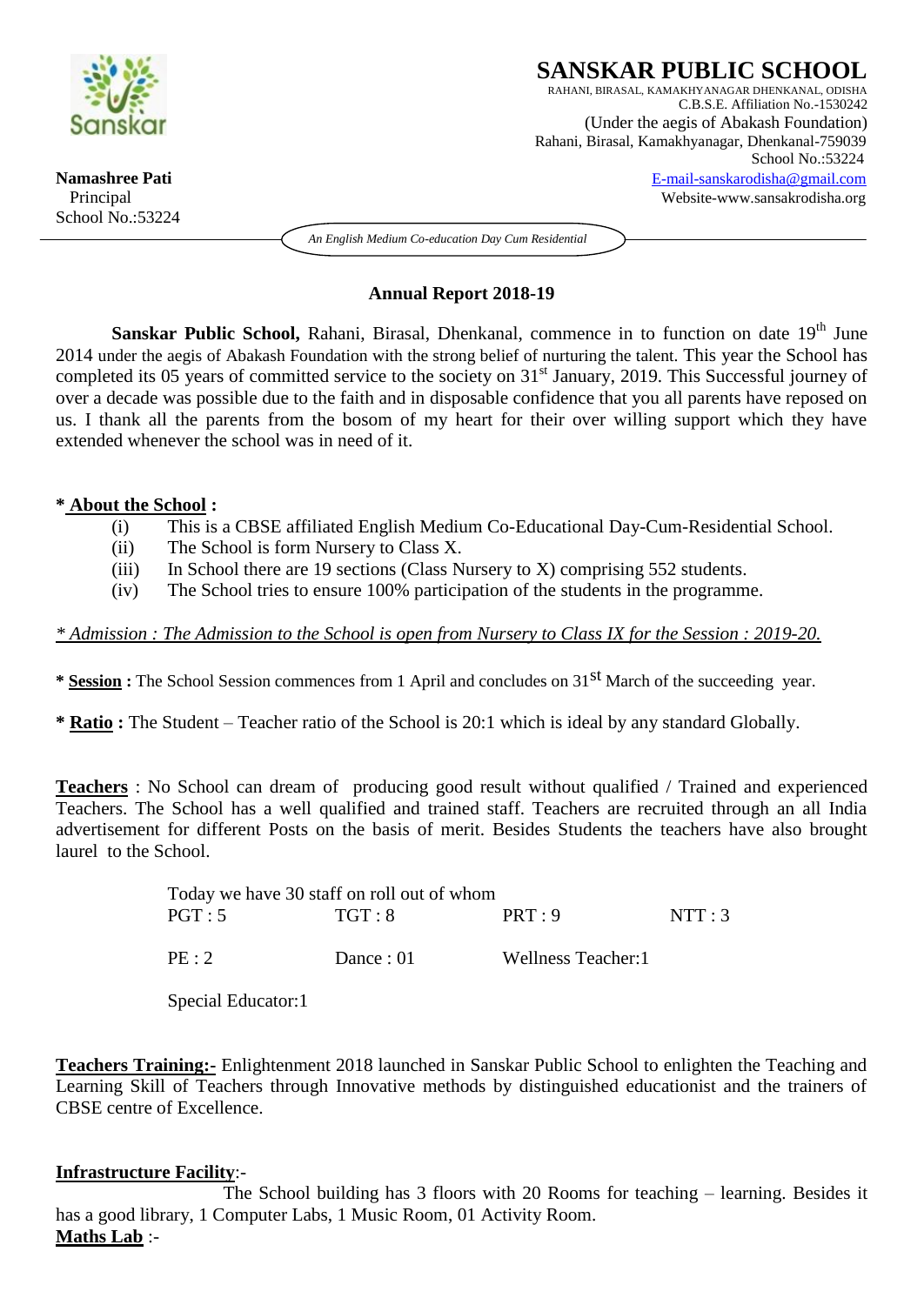The Maths Lab is very fruitfully utilized to understand the complicated problems and theories. It is looked after by Maths Teachers.

**Science Lab** :-

One Composite Science Lab for Physics, Chemistry, and Biology with all equipments handled by well qualified Teachers to develop scientific attitude among students.

### **Two New Block** :-

Most modern scientifically designed Mess Cum – Auditorium up-coming. Six Rooms for teaching are under construction and will become operative from the next session.

## **About Mess** :-

The School provides mess facility to the boarders and also the day scholars. The mess provides nutritious & hygienic food being prepared under the supervision of expert dieticians.

**R. O. Plant** :- The School has installed R.O. Plant to meet the need of fresh and purified water through out the campus.

**Inter Houses Competitions:**- For developing healthy competition among with children and to infuse competitive spirit the School is divided into four houses namely Alpha / Bravo / Commando/ Delta. Competitions like Debates /Essay Writing/ Letter Writing / Mental Ability / Maths Quiz / Science Quiz / General Quiz/ Drawing /Painting /Art Exhibition etc. are conducted including sports like Football/Volleyball /Basket Ball / Badminton /Table Tennis/Athletics/ Kho-Kho / Kabaddi / Karate / Martial Art etc.

**Prefectorial Body & Investiture ceremony** :- In order to develop leadership quality among the future citizens of India a prefectorial body is formed every year and a investiture ceremony is conducted to imbibe in them the sense of responsibility. All houses also have their own prefectorial body being supervised by the house masters and house mistress along with house tutors.

**Special Assembly** :- Special Assemblies are conducted for creating awareness of different events of Social, religious and other important days like birth anniversaries of eminent personalities. Out of which Legal Literacy. Traffic week, Human Rights day are worth mentioning.

# **Special Programme for Competitive Exam** :-

The School has also organizes various programmes to acquaint students with latest development in syllabus and pattern of paper of Engg. / Med. & other competitive Examinations. Information regarding updates to the students is also provided from time to time.

#### **Career Guidance Programme** :-

Experts are called to brief the students in various career options available to children not only in Science but also in the field of Commerce & Arts. The School conducts a career Guidance and counseling programme in January every year for Class  $- X$  Students and their parents enlightening about various options available.

#### **Infrastructure facility of Sports**:

Basket Ball, Volley Ball, Badminton TT Athletics – Kho – Kho Kabhaddi,Archery, Chess, Football, Handball, Hockey etc .

**Sports Day** :- This year IV Sports Day Celebrated

National Level : Boys: 06 State Level : Boys: 13